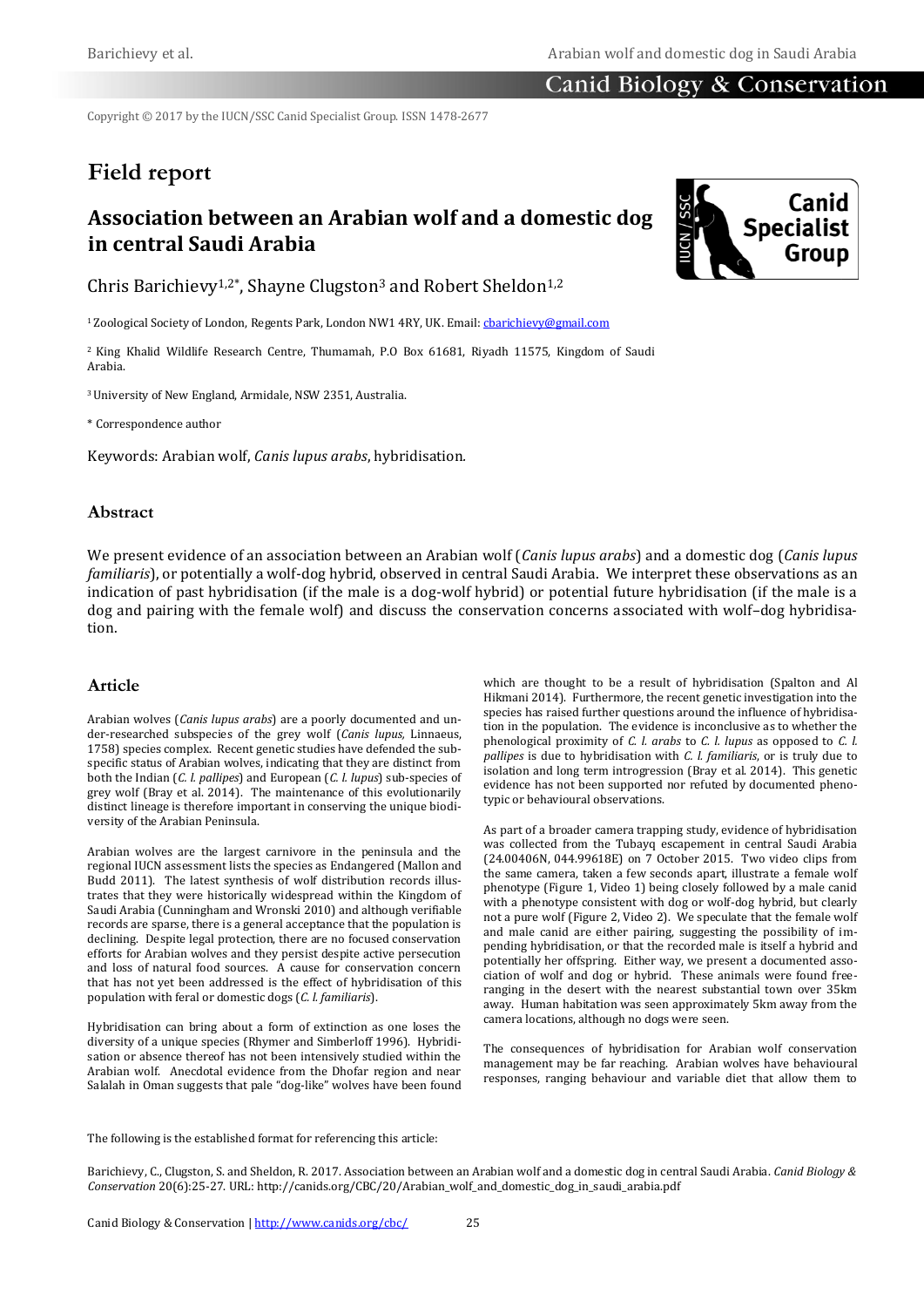persist in the harsh conditions of the Saudi Arabian deserts, and even possibly recolonise areas from which they have been extirpated (Cunningham and Wronski 2010). The effect of hybridisation with domestic dogs can only be speculated upon. It has been suggested that dogwolf hybrids are less adapted to desert life than pure wolf individuals, and are more prone to exhibiting unwanted behaviour such as stock raiding (Spalton and Al Hikmani 2014). Management plans for other unique canid species such as the Ethiopian wolf (*C. simensis*) involve castration and spaying programmes for known hybrids. However, given the paucity of data on Arabian wolf distribution, abundance and the extent and certainty of hybridisation, a programme of ecological research is required to determine appropriate conservation actions. The comprehensive Protected Area network within Saudi Arabia offers opportunities for such research. For example, there is good evidence of a sustained population of Arabian wolves within the Ibex Reserve in central Saudi Arabia (Cunningham and Wronski 2010; Wronski and Macasero 2008), which al-though found at low occupancy rates, is in close proximity to human habitation and could provide the nucleus for further research into Arabian wolves within the Kingdom.



Figure 2. Male dog or wolf-dog hybrid. Screenshot taken from tensecond video (Video 2) in which this male follows the female (seen in the background). It is hypothesised that this is the offspring of a hybrid between the female wolf and a domestic/feral dog.



Figure 1. Female Arabian wolf phenotype; a screenshot taken from ten-second video (Video 1) in which the female wolf phenotype walks up and urinates before moving off.





Video 1. *(Software needed: Multiple media players such as Windows media player, VLC player)*

Video 2**.** *(Software needed: Multiple media players such as Windows media player, VLC player)*.

#### **Acknowledgements**

We acknowledge His Highness Prince Bandar bin Saud bin Mohammed Al Saud, President, Saudi Wildlife Authority for his generous and support for ZSL activities within the Kingdom of Saudi Arabia. We thank Tim Wacher, Chris Gordon and Luigi Boitani for discussions around the videos and interpretations thereof. We thank an anonymous reviewer for assistance with interpretation.

#### **References**

Bray, T.C., Mohammed, O.B., Butynski, T.M., Wronski, T., Sandouka, M.A. and Alagaili, A.N. (2014). Genetic variation and subspecific status of the grey wolf (*Canis lupus*) in Saudi Arabia. *Mammalian Biology (Zeitschrift für Säugetierkunde)* 79:409–413.

Cunningham, P.L. and Wronski, T. (2010). Arabian wolf distribution update from Saudi Arabia. *Canid News* 13.1 [online]. URL: [http://](http://www.canids.org/canidnews/13/Arabian_wolf_in_Saudi_Arabia.pdf) [www.canids.org/canidnews/13/Arabian\\_wolf\\_in\\_Saudi\\_Arabia.pdf.](http://www.canids.org/canidnews/13/Arabian_wolf_in_Saudi_Arabia.pdf)